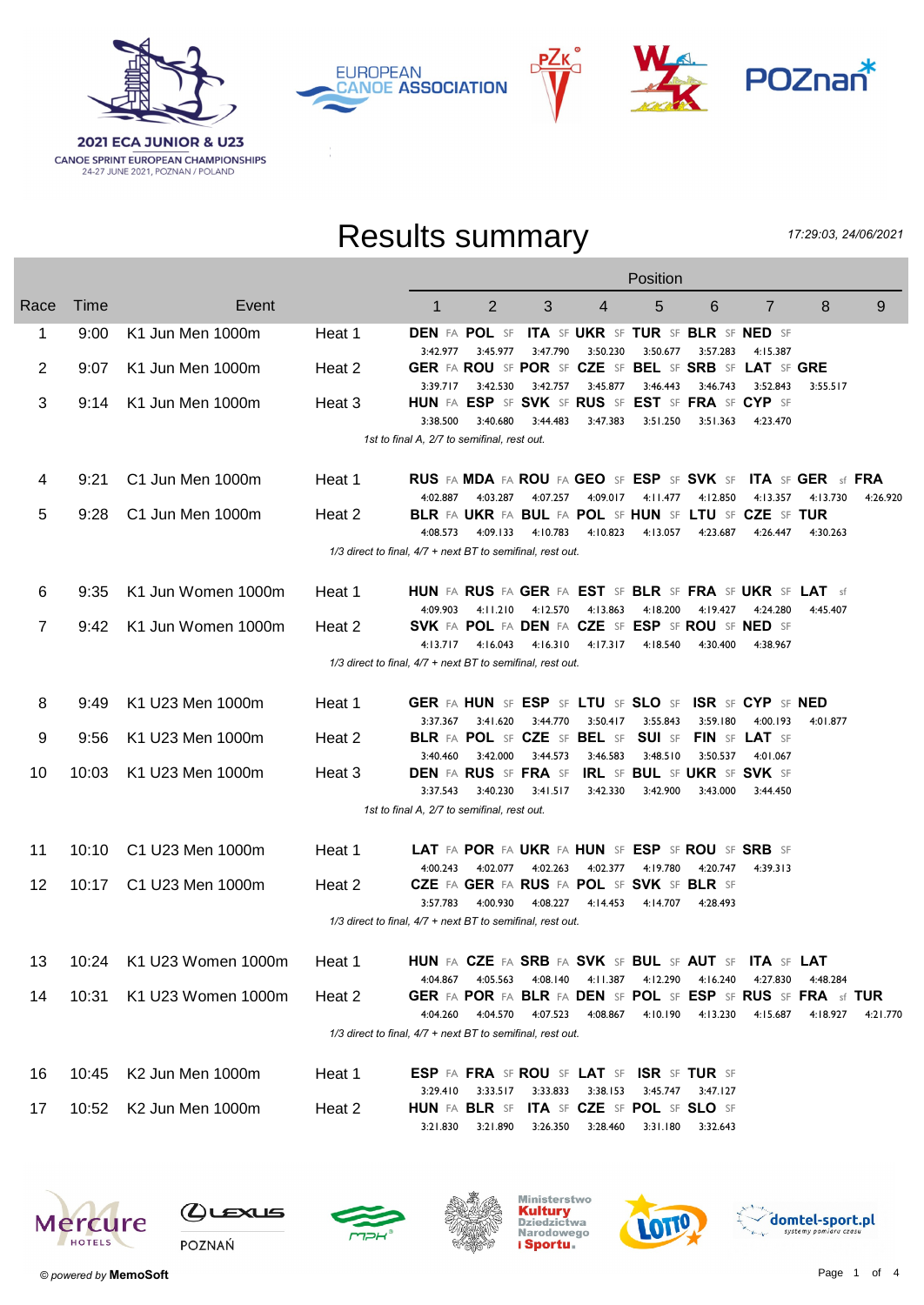

**CANOE SPRINT EUROPEAN CHAMPIONSHIPS**<br>24-27 JUNE 2021, POZNAN / POLAND





## Results summary

17:29:03, 24/06/2021

|      |       |                                          |                                                            | Position                                              |                                    |                   |          |                                                       |                   |                                                                  |            |      |
|------|-------|------------------------------------------|------------------------------------------------------------|-------------------------------------------------------|------------------------------------|-------------------|----------|-------------------------------------------------------|-------------------|------------------------------------------------------------------|------------|------|
| Race | Time  | Event                                    |                                                            | 1                                                     | 2                                  | 3                 | 4        | 5                                                     | 6                 | $\overline{7}$                                                   | 8          | 9    |
| 18   | 10:59 | K <sub>2</sub> Jun Men 1000m             | Heat 3                                                     | GER FA SVK SF BUL SF UKR SF LTU SF DEN SF             |                                    |                   |          |                                                       |                   |                                                                  |            |      |
|      |       |                                          |                                                            | 3:21.243                                              | 3:25.350                           | 3:25.653          | 3:28.717 | 3:28.753                                              | 3:30.783          |                                                                  |            |      |
|      |       |                                          |                                                            | 1st to final A, 2/7 to semifinal, rest out.           |                                    |                   |          |                                                       |                   |                                                                  |            |      |
| 19   | 11:06 | C <sub>2</sub> Jun Men 1000m             | Heat 1                                                     |                                                       |                                    |                   |          |                                                       |                   | ROU FA BLR FA MDA FA UKR SF ESP SF GER SF BUL SF LAT sf CZE      |            |      |
|      |       |                                          |                                                            | 3:46.740                                              | 3:47.630                           | 3:49.157          | 3:49.357 | 3:54.987                                              | 4:00.480          | 4:04.393                                                         | 4:31.003   | DSQ. |
| 20   | 11:13 | C <sub>2</sub> Jun Men 1000m             | Heat 2                                                     |                                                       | <b>RUS FA HUN FA POL FA POR SF</b> |                   |          |                                                       |                   | <b>ITA SF FRA SF SVK SF LTU</b>                                  |            |      |
|      |       |                                          |                                                            | 3:45.563                                              |                                    | 3:50.347 3:51.147 | 3:55.480 |                                                       | 4:05.897 4:13.677 | 4:14.253                                                         | <b>DNF</b> |      |
|      |       |                                          | 1/3 direct to final, 4/7 + next BT to semifinal, rest out. |                                                       |                                    |                   |          |                                                       |                   |                                                                  |            |      |
| 21   | 11:20 | K2 U23 Men 1000m                         | Heat 1                                                     |                                                       |                                    |                   |          | CZE FA UKR SF NOR SF SVK SF RUS SF SRB SF             |                   | FIN SF GRE                                                       |            |      |
|      |       |                                          |                                                            | 3:18.123                                              | 3:19.083                           | 3:20.333          | 3:20.407 | 3:24.110                                              | 3:26.820          | 3:38.027                                                         | 3:39.633   |      |
| 22   | 11:27 | K <sub>2</sub> U <sub>23</sub> Men 1000m | Heat 2                                                     |                                                       |                                    |                   |          | GER FA POL SF POR SF BLR SF AUT SF LAT SF TUR SF      |                   |                                                                  |            |      |
| 23   | 11:34 | K2 U23 Men 1000m                         | Heat 3                                                     | 3:18.063<br>BUL FA                                    |                                    | 3:19.127 3:24.120 | 3:28.130 | 3:32.600<br>ITA SF DEN SF HUN SF FRA SF ESP SF        | 3:33.493          | 3:36.767<br><b>IRL</b> SF                                        |            |      |
|      |       |                                          |                                                            | 3:17.540                                              | 3:20.760                           | 3:22.260          | 3:22.413 | 3:23.563                                              | 3:25.147          | 3:34.527                                                         |            |      |
|      |       |                                          |                                                            | 1st to final A, 2/7 to semifinal, rest out.           |                                    |                   |          |                                                       |                   |                                                                  |            |      |
|      |       |                                          |                                                            |                                                       |                                    |                   |          |                                                       |                   |                                                                  |            |      |
| 24   | 11:41 | C2 U23 Men 1000m                         | Heat 1                                                     |                                                       |                                    |                   |          | RUS FA UKR FA ITA FA BLR SF CZE SF DEN SF LTU SF      |                   |                                                                  |            |      |
|      |       |                                          |                                                            | 3:39.210                                              | 3:41.323                           | 3:41.590          | 3:42.323 | 3:46.013                                              | 4:01.167          | 4:11.703                                                         |            |      |
| 25   | 11:48 | C2 U23 Men 1000m                         | Heat 2                                                     | HUN FA SVK FA ESP FA POL SF FRA SF ROU SF<br>3:44.140 | 3:45.927                           | 3:49.743          | 3:54.877 | 4:03.147                                              | 4:06.873          |                                                                  |            |      |
|      |       |                                          | 1/3 direct to final, 4/7 + next BT to semifinal, rest out. |                                                       |                                    |                   |          |                                                       |                   |                                                                  |            |      |
|      |       |                                          |                                                            |                                                       |                                    |                   |          |                                                       |                   |                                                                  |            |      |
| 26   | 12:05 | K1 Jun Women 500m                        | Heat 1                                                     |                                                       |                                    |                   |          | GER FA BLR SF ESP SF SRB SF FRA SF EST SF NED SF      |                   |                                                                  |            |      |
|      |       |                                          |                                                            | 1:54.920                                              | 1:57.340                           | 1:59.916          | 2:00.066 | 2:00.603                                              | 2:04.056          | 2:10.203                                                         |            |      |
| 27   | 12:10 | K1 Jun Women 500m                        | Heat 2                                                     | <b>HUN</b> FA                                         |                                    |                   |          | ITA SF BEL SF AUT SF CZE SF LTU SF GRE SF             |                   |                                                                  |            |      |
| 28   | 12:15 | K1 Jun Women 500m                        | Heat 3                                                     | 1:56.146                                              | 1:58.440                           | 2:00.630          | 2:04.933 | 2:07.173<br>RUS FA DEN SF POR SF POL SF UKR SF LAT SF | 2:12.320          | 2:17.773                                                         |            |      |
|      |       |                                          |                                                            | I:55.683                                              | 1:59.483                           | l:59.533          | 2:00.373 | 2:00.726                                              | 2:01.550          |                                                                  |            |      |
|      |       |                                          |                                                            | 1st to final A, 2/7 to semifinal, rest out.           |                                    |                   |          |                                                       |                   |                                                                  |            |      |
|      |       |                                          |                                                            |                                                       |                                    |                   |          |                                                       |                   |                                                                  |            |      |
| 29   | 12:20 | K1 Jun Men 500m                          | Heat 1                                                     |                                                       |                                    |                   |          |                                                       |                   | HUN FA DEN SF POL SF LAT SF ROU SF ISR SF CYP SF MKD             |            |      |
|      |       |                                          |                                                            | 1:41.606                                              | l:43.240                           |                   |          | l:45.333 l:46.693 l:47.623                            |                   | $1:48.833$ $1:51.420$ $1:52.026$                                 |            |      |
| 30   |       | 12:25 K1 Jun Men 500m                    | Heat 2                                                     | l:42.040                                              | l:43.523                           | l:44.696          | l:45.126 | l:47.106                                              | l:48.093          | GER FA UKR SF RUS SF SLO SF SVK SF BUL SF NED SF AZE<br>l:58.933 | 2:00.183   |      |
| 31   | 12:30 | K1 Jun Men 500m                          | Heat 3                                                     | ESP FA                                                |                                    |                   |          | ITA SF CZE SF BLR SF GRE SF TUR SF FRA SF             |                   |                                                                  |            |      |
|      |       |                                          |                                                            | 1:41.360                                              | 1:43.410                           | l:45.230          | 1:45.673 | l:47.866                                              | 1:48.480          | 1:52.343                                                         |            |      |
|      |       |                                          |                                                            | 1st to final A, 2/7 to semifinal, rest out.           |                                    |                   |          |                                                       |                   |                                                                  |            |      |
|      | 12:35 | C1 Jun Women 500m                        |                                                            |                                                       |                                    |                   |          | HUN FA RUS FA GER FA GEO SF POR SF POL SF CRO SF      |                   |                                                                  |            |      |
| 32   |       |                                          | Heat 1                                                     | 2:10.120                                              |                                    | 2:12.733 2:15.193 | 2:16.570 | 2:19.390                                              | 2:30.170          | 2:33.920                                                         |            |      |
| 33   | 12:40 | C1 Jun Women 500m                        | Heat 2                                                     |                                                       | <b>ESP FA BLR FA UKR FA</b>        |                   |          | <b>ITA SF CZE SF LAT SF</b>                           |                   |                                                                  |            |      |
|      |       |                                          |                                                            | 2:13.640                                              | 2:15.820                           | 2:18.843          | 2:26.700 | 2:32.250                                              | 2:53.493          |                                                                  |            |      |
|      |       |                                          | 1/3 direct to final, 4/7 + next BT to semifinal, rest out. |                                                       |                                    |                   |          |                                                       |                   |                                                                  |            |      |













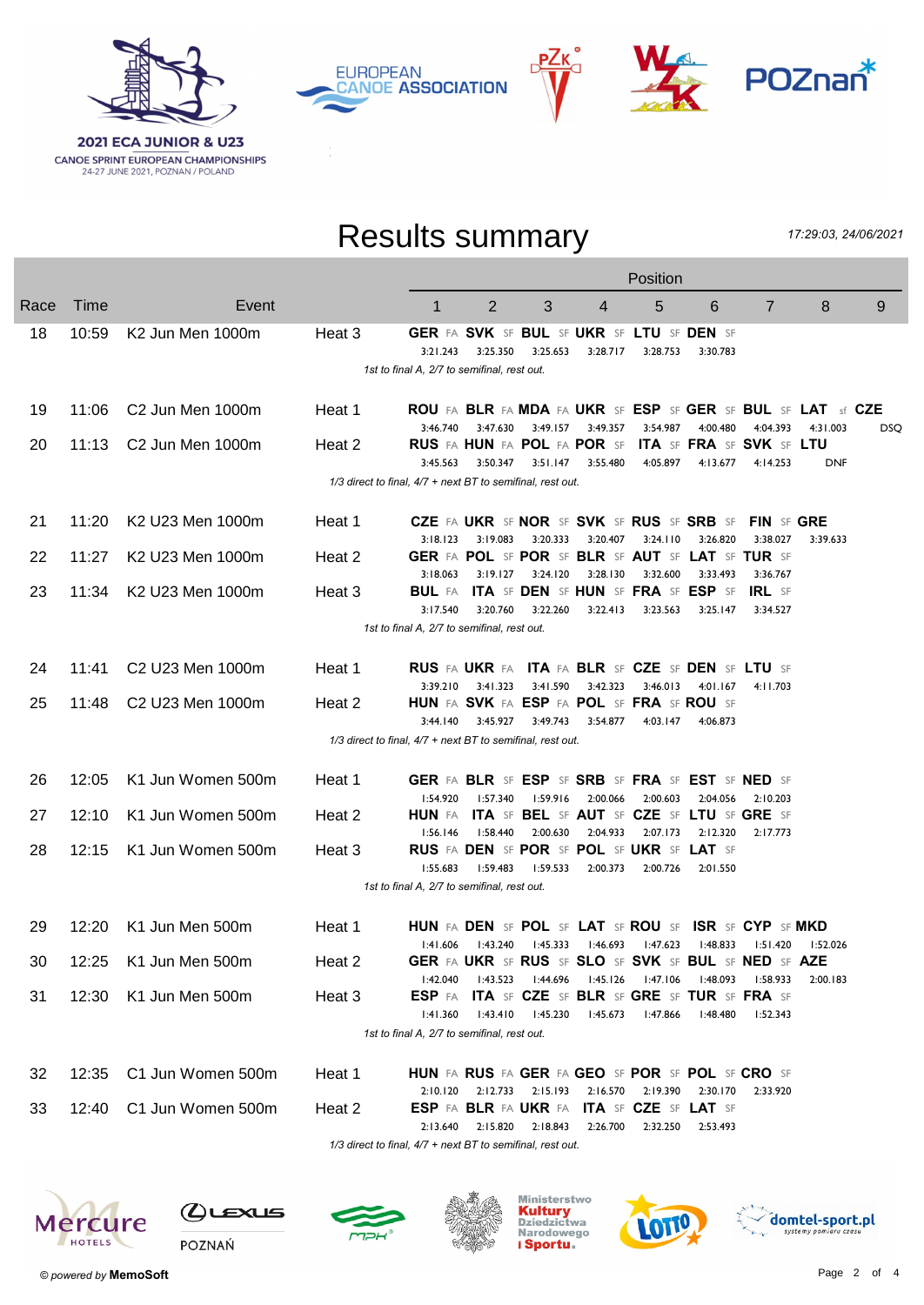

**EUROPEAN CANOE ASSOCIATION** 



## Results summary

РΖк

17:29:03, 24/06/2021

|      | Position    |                             |        |                                                                                                                                                            |  |  |  |
|------|-------------|-----------------------------|--------|------------------------------------------------------------------------------------------------------------------------------------------------------------|--|--|--|
| Race | <b>Time</b> | Event                       |        | 5<br>2<br>3<br>8<br>9<br>1<br>4<br>6<br>$\overline{7}$                                                                                                     |  |  |  |
| 34   | 12:45       | K1 U23 Women 500m           | Heat 1 | DEN FA BLR SF RUS SF SLO SF FRA SF<br><b>ISR SF LAT SF</b><br>2:02.187<br>2:03.383<br>1:53.920<br>1:56.943<br>1:58.533<br>2:04.020<br>1:53.120             |  |  |  |
| 35   | 12:50       | K1 U23 Women 500m           | Heat 2 | SVK FA CZE SF POL SF BUL SF FIN SF<br><b>ITA SF AUT SF</b>                                                                                                 |  |  |  |
| 36   | 12:55       | K1 U23 Women 500m           | Heat 3 | 1:54.180<br>l:54.660<br>l:56.096<br>1:58.856<br>2:00.493<br>1:52.486<br>2:03.203<br>HUN FA ESP SF SRB SF GER SF NOR SF UKR SF TUR SF                       |  |  |  |
|      |             |                             |        | l:54.170<br>l:55.656<br>1:56.950<br>I:57.963<br>1:51.490<br>2:00.033<br>2:01.100<br>1st to final A, 2/7 to semifinal, rest out.                            |  |  |  |
| 37   | 13:00       | K1 U23 Men 500m             | Heat 1 | <b>DEN FA CZE SF HUN SF GER SF SVK SF UKR SF SUI SF ISR</b><br><b>CYP</b>                                                                                  |  |  |  |
|      |             |                             |        | 1:40.523<br>1:42.153<br>1:42.176<br>1:43.613<br>l:44.436<br>1:46.216<br>1:39.103<br>1:48.866<br>I:52.673                                                   |  |  |  |
| 38   | 13:05       | K1 U23 Men 500m             | Heat 2 | BLR FA POL SF SRB SF TUR SF<br>FIN SF GRE SF NED SF MKD                                                                                                    |  |  |  |
|      | 13:10       | K1 U23 Men 500m             |        | l:41.506<br>1:42.313<br>l:46.806<br>l:46.873<br>l:50.026<br>1:51.663<br>1:40.360<br>1:53.533<br>ITA FA RUS SF BUL SF AUT SF ESP SF SLO SF LAT SF           |  |  |  |
| 39   |             |                             | Heat 3 | 1:41.970<br>l:42.470<br>l:43.793<br>1:45.633<br>1:40.603<br>l:45.726<br>1:50.903                                                                           |  |  |  |
|      |             |                             |        | 1st to final A, 2/7 to semifinal, rest out.                                                                                                                |  |  |  |
| 40   | 13:15       | C1 U23 Women 500m           | Heat 1 | MDA FA CRO FA RUS FA UKR SF SRB SF CZE SF FRA SF                                                                                                           |  |  |  |
|      |             |                             |        | 2:10.560 2:11.773 2:12.270 2:13.550<br>2:13.796<br>2:13.926<br>2:18.143                                                                                    |  |  |  |
| 41   | 13:20       | C1 U23 Women 500m           | Heat 2 | GEO FA POL FA HUN FA BLR SF ESP SF SVK SF                                                                                                                  |  |  |  |
|      |             |                             |        | 2:14.140 2:14.733<br>2:15.496<br>2:13.263<br>2:26.770<br>2:31.597<br>1/3 direct to final, 4/7 + next BT to semifinal, rest out.                            |  |  |  |
| 42   | 15:30       | C <sub>2</sub> Jun Men 500m | Heat 1 | ROU FA HUN FA BLR FA LTU SF POL SF CZE SF LAT SF FRA<br><b>SVK</b>                                                                                         |  |  |  |
|      |             |                             |        | l:46.190<br>l:46.643<br>l:47.340<br>l:48.976<br>1:55.543<br>1:59.753<br>l:45.940<br>2:00.436<br>2:02.183                                                   |  |  |  |
| 43   | 15:35       | C2 Jun Men 500m             | Heat 2 | RUS FA MDA FA GER FA UKR SF ESP SF<br><b>ITA</b> SF POR SF BUL sf                                                                                          |  |  |  |
|      |             |                             |        | 1:46.016<br>l:47.283<br>l:48.030<br>l:49.356<br>1:49.710<br>l:50.063<br>1:53.556<br>1:57.210<br>1/3 direct to final, 4/7 + next BT to semifinal, rest out. |  |  |  |
|      |             |                             |        |                                                                                                                                                            |  |  |  |
| 44   | 15:40       | K2 Jun Women 500m           | Heat 1 | HUN FA SVK FA BLR FA POL SF CZE SF RUS SF LAT SF FRA                                                                                                       |  |  |  |
| 45   | 15:45       | K2 Jun Women 500m           | Heat 2 | 1:46.813<br>1:48.233<br>l:49.226<br>1:50.833<br>I:52.093<br>1:54.140<br>1:46.033<br>1:59.223<br>GER FA UKR FA DEN FA SRB SF ESP SF LTU SF ITA SF NED sf    |  |  |  |
|      |             |                             |        | 1:46.330<br>l:49.606<br>1:50.113<br>I:50.700<br>l:49.453<br>l:50.950<br>1:51.206<br>l:55.043                                                               |  |  |  |
|      |             |                             |        | 1/3 direct to final, 4/7 + next BT to semifinal, rest out.                                                                                                 |  |  |  |
| 46   | 15:50       | C2 Jun Women 500m           | Heat 1 | HUN FA ESP FA UKR FA BLR SF ITA SF CZE SF                                                                                                                  |  |  |  |
|      |             |                             |        | 2:02.856<br>2:02.250<br>2:06.180<br>2:15.770<br>2:16.737<br>2:00.873                                                                                       |  |  |  |
| 47   | 15:55       | C2 Jun Women 500m           | Heat 2 | <b>RUS FA GER FA POL FA FRA SF LTU SF</b><br>2:03.190<br>2:07.050<br>2:07.207<br>2:09.017<br>2:34.053                                                      |  |  |  |
|      |             |                             |        | 1/3 direct to final, 4/7 + next BT to semifinal, rest out.                                                                                                 |  |  |  |
| 48   | 16:00       | C2 U23 Men 500m             | Heat 1 | RUS FA ESP FA ITA FA CZE SF ROU SF FRA SF SVK SF LAT                                                                                                       |  |  |  |
|      |             |                             |        | 1:42.743<br>1:43.396<br>l:44.970<br>l:47.700<br>l:44.246<br>l:52.560<br>l:56.573<br>DSQ                                                                    |  |  |  |
| 49   | 16:05       | C2 U23 Men 500m             | Heat 2 | GER FA BLR FA HUN FA UKR SF POL SF DEN SF LTU SF                                                                                                           |  |  |  |
|      |             |                             |        | 1:43.866<br>I:43.560<br>1:44.750<br>1:45.540<br>1:45.776<br>1:50.370<br>1:51.506                                                                           |  |  |  |

 $1/3$  direct to final,  $4/7$  + next BT to semifinal, rest out.